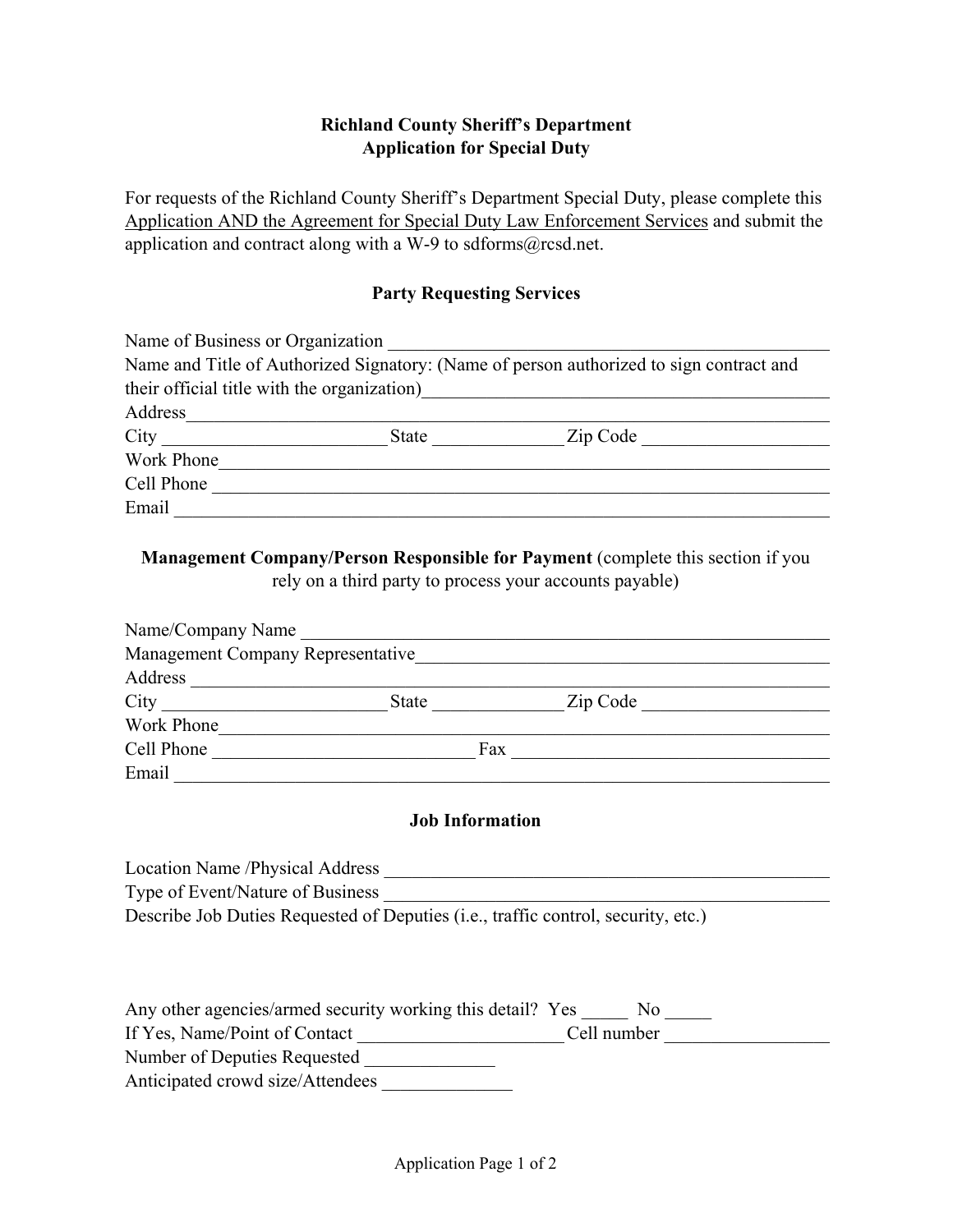Point of Contact for Deputy to make contact with upon arrival Name Alcohol sold? Yes \_\_\_\_\_\_ No \_\_\_\_\_ Alcohol served Yes No Phone  $\#$ Directions for how to locate the Point of Contact

#### **Work Request**

|                   | Is this an ongoing/reoccurring detail? Yes | No.             |          |  |
|-------------------|--------------------------------------------|-----------------|----------|--|
| Dates of service  |                                            |                 |          |  |
| <b>Start Date</b> | <b>Start Time</b>                          | <b>End Date</b> | End Time |  |
| <b>Start Date</b> | <b>Start Time</b>                          | <b>End Date</b> | End Time |  |
| <b>Start Date</b> | <b>Start Time</b>                          | <b>End Date</b> | End Time |  |
| <b>Start Date</b> | <b>Start Time</b>                          | <b>End Date</b> | End Time |  |
| <b>Start Date</b> | <b>Start Time</b>                          | <b>End Date</b> | End Time |  |
|                   | *A detailed schedule may be attached       |                 |          |  |

I certify that I am at least 18 years of age and have the authority to request Richland County Sheriff's Department officers for Special Duty as listed above. I acknowledge that the Richland County Sheriff's Department is under no obligation to provide officers for this event. It is understood that the deputy(s) may not be able to appear at the event or may have to leave the event before its conclusion if the deputy(s), in the opinion of the Sheriff's Department, are needed to respond to an event requiring the presence of law enforcement.

| Submitted by: |
|---------------|
| Print Name    |
| Signature     |
| Date          |

## **Required Forms:**

All must be submitted before your request will be processed:

- 1. Application for Special Duty Law Enforcement Services (2 pages)
- 2. Agreement for Special Duty Law Enforcement Services (1 page)
- 3. W-9 Form

## **Questions?**

If you have questions regarding this form or Richland County Sheriff's Department special duty services, please call the Special Duty Coordinator at 803-576-3042 or email acaldwell@rcsd.net or sdforms@rcsd.net.